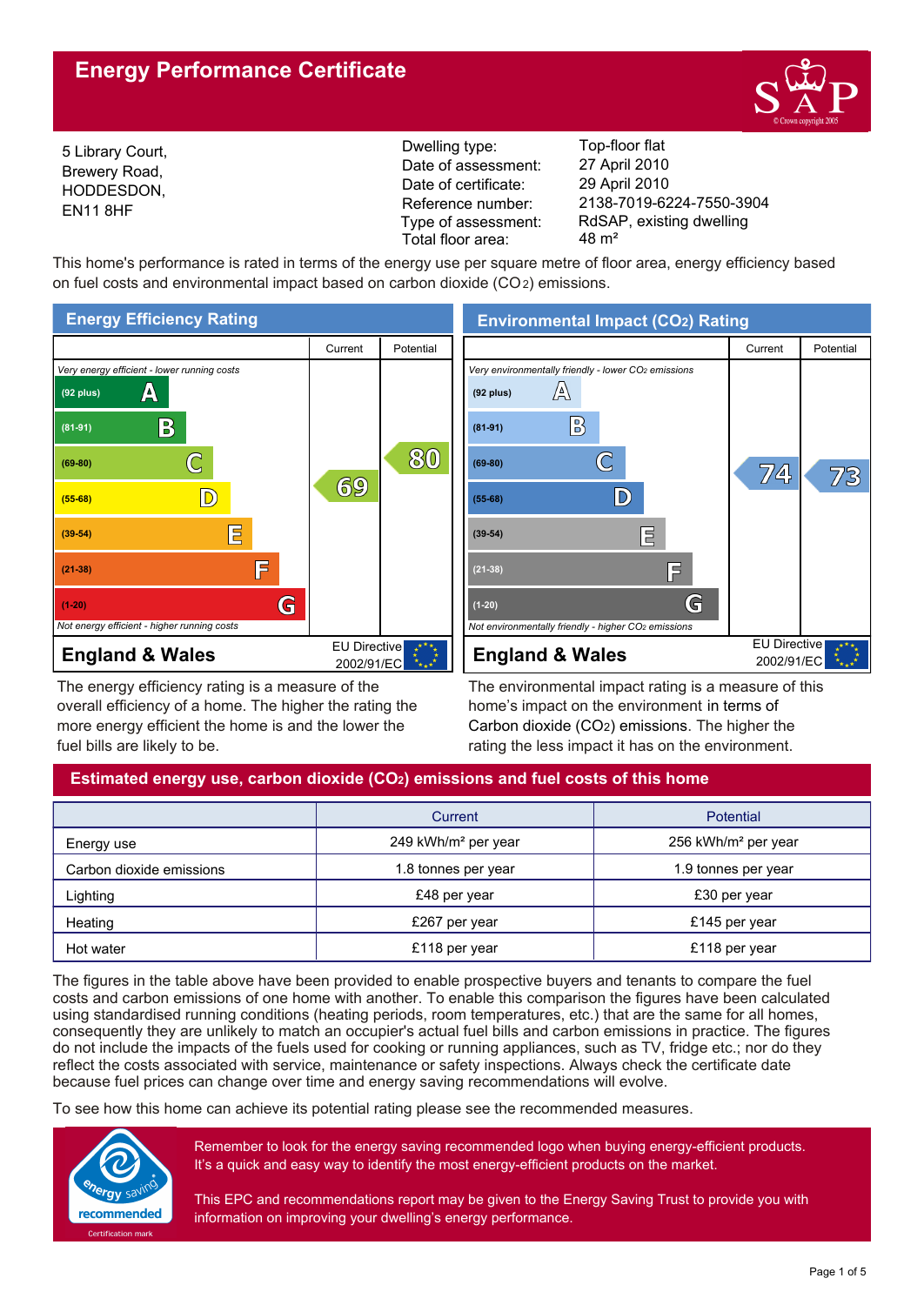# **About this document**

The Energy Performance Certificate for this dwelling was produced following an energy assessment undertaken by a qualified assessor, accredited by Elmhurst Energy Systems Ltd, to a scheme authorised by the Government. This certificate was produced using the RdSAP 2005 assessment methodology and has been produced under the Energy Performance of Buildings (Certificates and Inspections) (England and Wales) Regulations 2007 as amended. A copy of the certificate has been lodged on a national register.

| Assessor's accreditation number: | EES/003298                                                        |
|----------------------------------|-------------------------------------------------------------------|
| Assessor's name:                 | Mr. Micheal William Warren                                        |
| Company name/trading name:       | Keith Ian Estate Agents                                           |
| Address:                         | Old Town Hall, 70 - 72 High Street, Ware, Hertfordshire, SG12 9BZ |
| Phone number:                    | 01920 463131                                                      |
| Fax number:                      | 01920 463131                                                      |
| E-mail address:                  | michael@keithian.com                                              |
| Related party disclosure:        | No related party                                                  |

# **If you have a complaint or wish to confirm that the certificate is genuine**

Details of the assessor and the relevant accreditation scheme are as above. You can get contact details of the accreditation scheme from their website at www.elmhurstenergy.co.uk together with details of their procedures for confirming authenticity of a certificate and for making a complaint.

### **About the building's performance ratings**

The ratings on the certificate provide a measure of the building's overall energy efficiency and its environmental impact, calculated in accordance with a national methodology that takes into account factors such as insulation, heating and hot water systems, ventilation and fuels used. The average Energy Efficiency Rating for a dwelling in England and Wales is band E (rating 46).

Not all buildings are used in the same way, so energy ratings use 'standard occupancy' assumptions which may be different from the specific way you use your home. Different methods of calculation are used for homes and for other buildings. Details can be found at www.communities.gov.uk/epbd.

Buildings that are more energy efficient use less energy, save money and help protect the environment. A building with a rating of 100 would cost almost nothing to heat and light and would cause almost no carbon emissions. The potential ratings on the certificate describe how close this building could get to 100 if all the cost effective recommended improvements were implemented.

# **About the impact of buildings on the environment**

One of the biggest contributors to global warming is carbon dioxide. The way we use energy in buildings causes emissions of carbon. The energy we use for heating, lighting and power in homes produces over a quarter of the UK's carbon dioxide emissions and other buildings produce a further one-sixth.

The average household causes about 6 tonnes of carbon dioxide every year. Adopting the recommendations in this report can reduce emissions and protect the environment. You could reduce emissions even more by switching to renewable energy sources. In addition there are many simple everyday measures that will save money, improve comfort and reduce the impact on the environment. Some examples are given at the end of this report.

# **Visit the Department for Communities and Local Government website at www.communities.gov.uk/epbd to:**

- Find how to confirm the authenticity of an energy performance certificate •
- Find how to make a complaint about a certificate or the assessor who produced it •
- Learn more about the national register where this certificate has been lodged the Department is the controller of the data on the register for Data Protection Act 1998 purposes
- Learn more about energy efficiency and reducing energy consumption •

Further information about Energy Performance Certificates can be found under Frequently Asked Questions at www.epcregister.com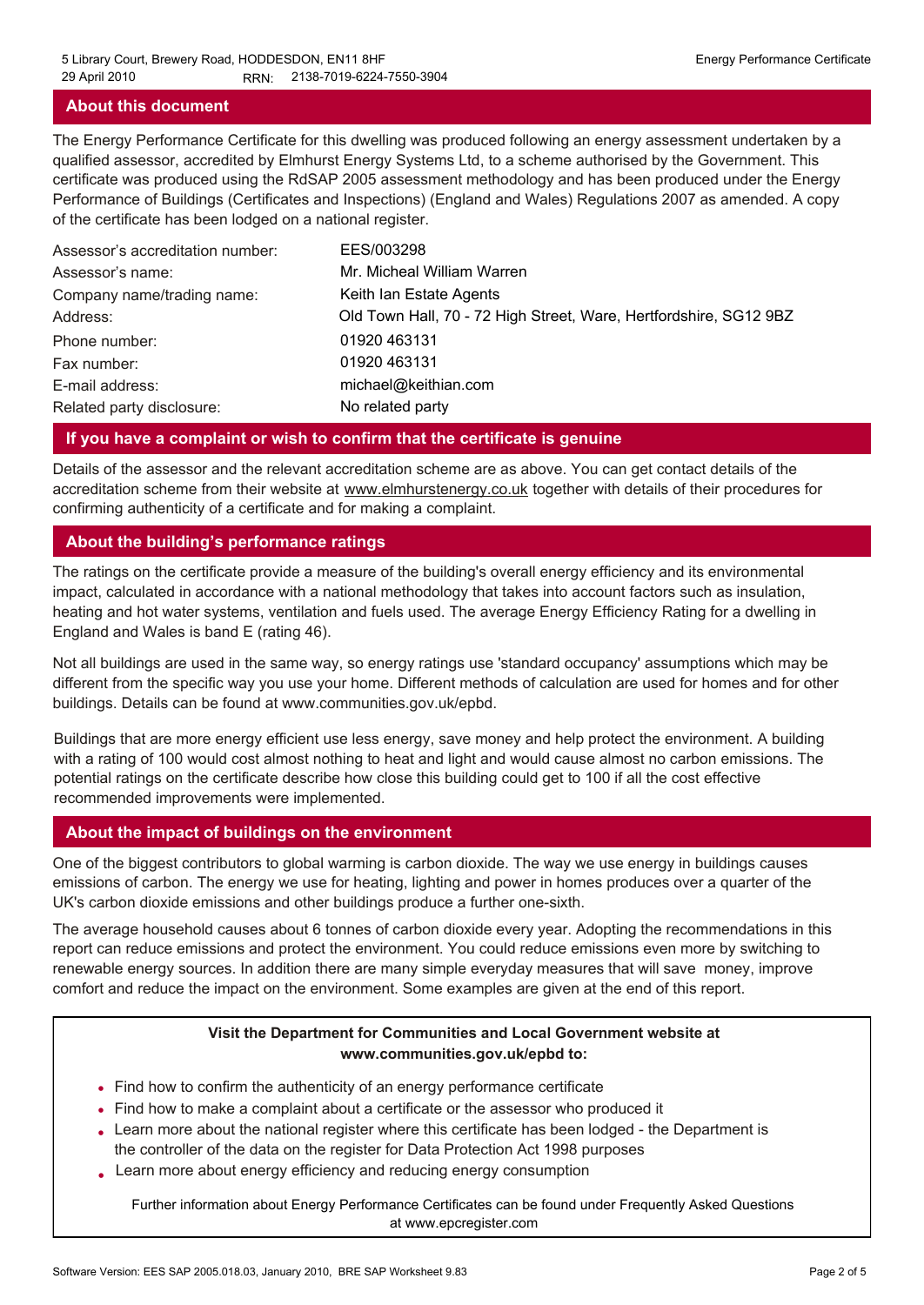# Recommended measures to improve this home's energy performance

5 Library Court, Brewery Road, HODDESDON, EN11 8HF Date of certificate:

Reference number: 2138-7019-6224-7550-3904 29 April 2010

# **Summary of this home's energy performance related features**

The table below gives an assessment of the key individual elements that have an impact on this home's energy and environmental performance. Each element is assessed by the national calculation methodology against the following scale: Very poor / Poor / Average / Good / Very good. The assessment does not take into consideration the physical condition of any element. 'Assumed' means that the insulation could not be inspected and an assumption has been made in the methodology based on age and type of construction.

|                                           | Description                                 |                          | Current performance |  |
|-------------------------------------------|---------------------------------------------|--------------------------|---------------------|--|
| <b>Elements</b>                           |                                             | <b>Energy Efficiency</b> | Environmental       |  |
| Walls                                     | Timber frame, as built, insulated (assumed) | Good                     | Good                |  |
| Roof                                      | Pitched, 250 mm loft insulation             | Good                     | Good                |  |
| Floor                                     | (other premises below)                      | $\overline{\phantom{0}}$ |                     |  |
| <b>Windows</b>                            | Fully double glazed                         | Good                     | Good                |  |
| Main heating                              | Room heaters, electric                      | Very poor                | Poor                |  |
| Main heating controls                     | Programmer and appliance thermostats        | Good                     | Good                |  |
| Secondary heating                         | None                                        |                          |                     |  |
| Hot water                                 | Electric immersion, off-peak                | Poor                     | Poor                |  |
| Lighting                                  | Low energy lighting in 43% of fixed outlets | Average                  | Average             |  |
| Current energy efficiency rating          |                                             | C 69                     |                     |  |
| Current environmental impact (CO2) rating |                                             |                          | C <sub>74</sub>     |  |

See addendum on the last page relating to items in the table above.

# **Low and zero carbon energy sources**

None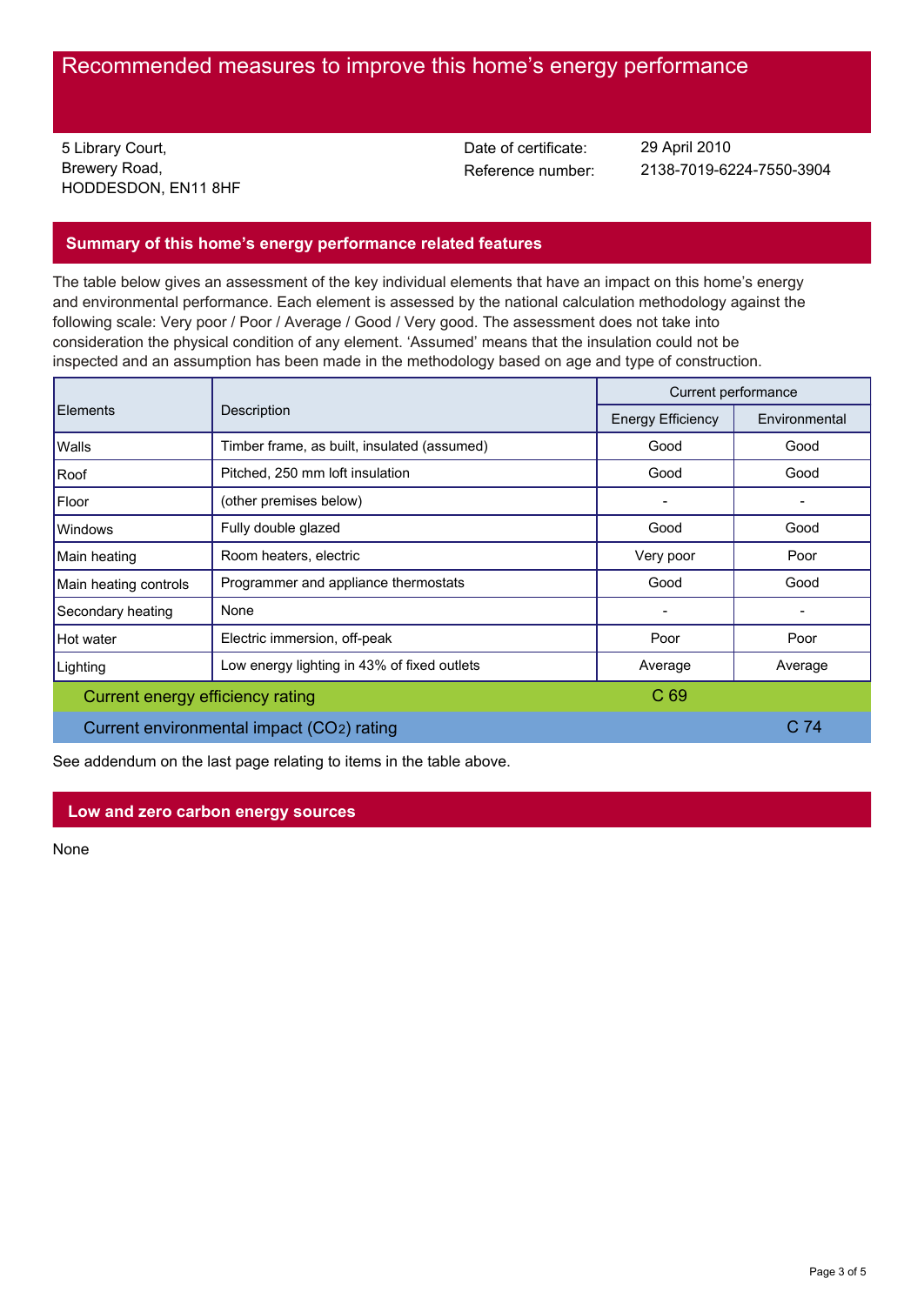# **Recommendations**

The measures below are cost effective. The performance ratings after improvement listed below are cumulative, that is they assume the improvements have been installed in the order that they appear in the table.

|                                                 | <b>Typical savings</b> | Performance ratings after improvement |                      |
|-------------------------------------------------|------------------------|---------------------------------------|----------------------|
| Lower cost measures (up to £500)                | per year               | Energy efficiency                     | Environmental impact |
| Low energy lighting for all fixed outlets<br>1. | £10                    | C 69                                  | C 75                 |
| Sub-total                                       | £10                    |                                       |                      |
| Higher cost measures (over £500)                |                        |                                       |                      |
| 2 Fan-assisted storage heaters                  | £128                   | C80                                   | C 73                 |
| <b>Total</b>                                    | £138                   |                                       |                      |
| Potential energy efficiency rating              |                        | C <sub>80</sub>                       |                      |
| Potential environmental impact (CO2) rating     |                        | C <sub>73</sub>                       |                      |

# **Further measures to achieve even higher standards**

#### None

Improvements to the energy efficiency and environmental impact ratings will usually be in step with each other. However, they can sometimes diverge because reduced energy costs are not always accompanied by a reduction in carbon dioxide (CO2) emissions.